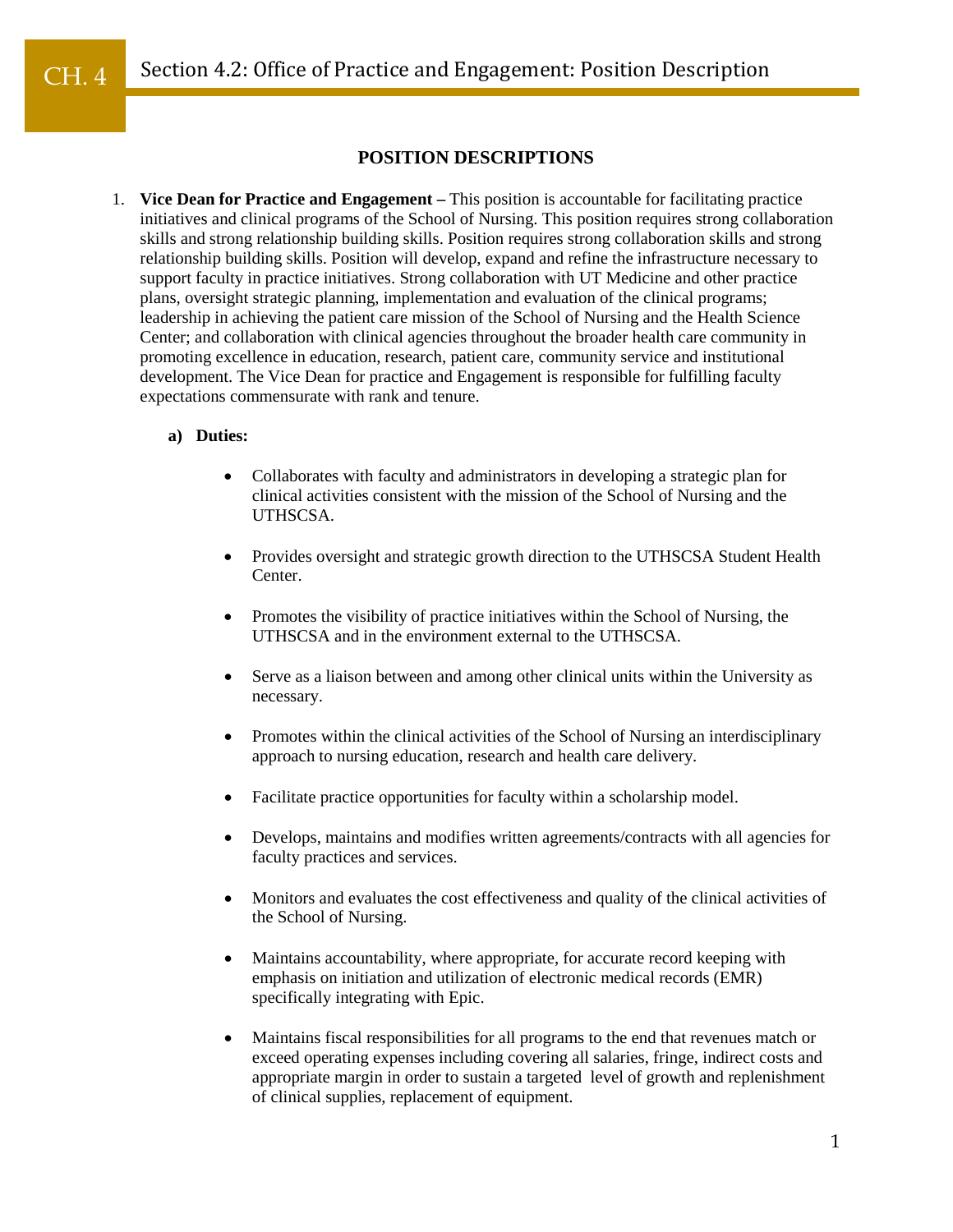#### Section 4.2: Office of Practice and Engagement: Position Description CH. 4

- Provide appropriate incentives for attaining or exceeding established and agreed upon written benchmarks for the clinical enterprise as agreed upon between Vice Dean for Practice and the Dean.
- Submission of timely administrative reports documenting practice activities provided by the School of Nursing
- Conduct performance reviews, counseling, salary recommendations, and other human resources issues for direct reports
- Serve as an advisor to the Dean on Clinical Enterprise and Practice Issues.
- Teaches within Doctoral Program
- Creates optimal Learning/Research Environments in Clinics for Students/Faculty interactions.
- Other Duties as Assigned

### **b) Qualifications:**

- Minimum Preparation: Doctoral Degree required, Doctoral Degree in Nursing Preferred
- Experienced at Executive Level Administration
- Experienced in System Administration-Oversight of EMR use Analytics to create systems of care which advance patient safety and quality improvement
- Evidence of successful Extramural Funding
- 75% Administration
- 25% Teaching and other Projects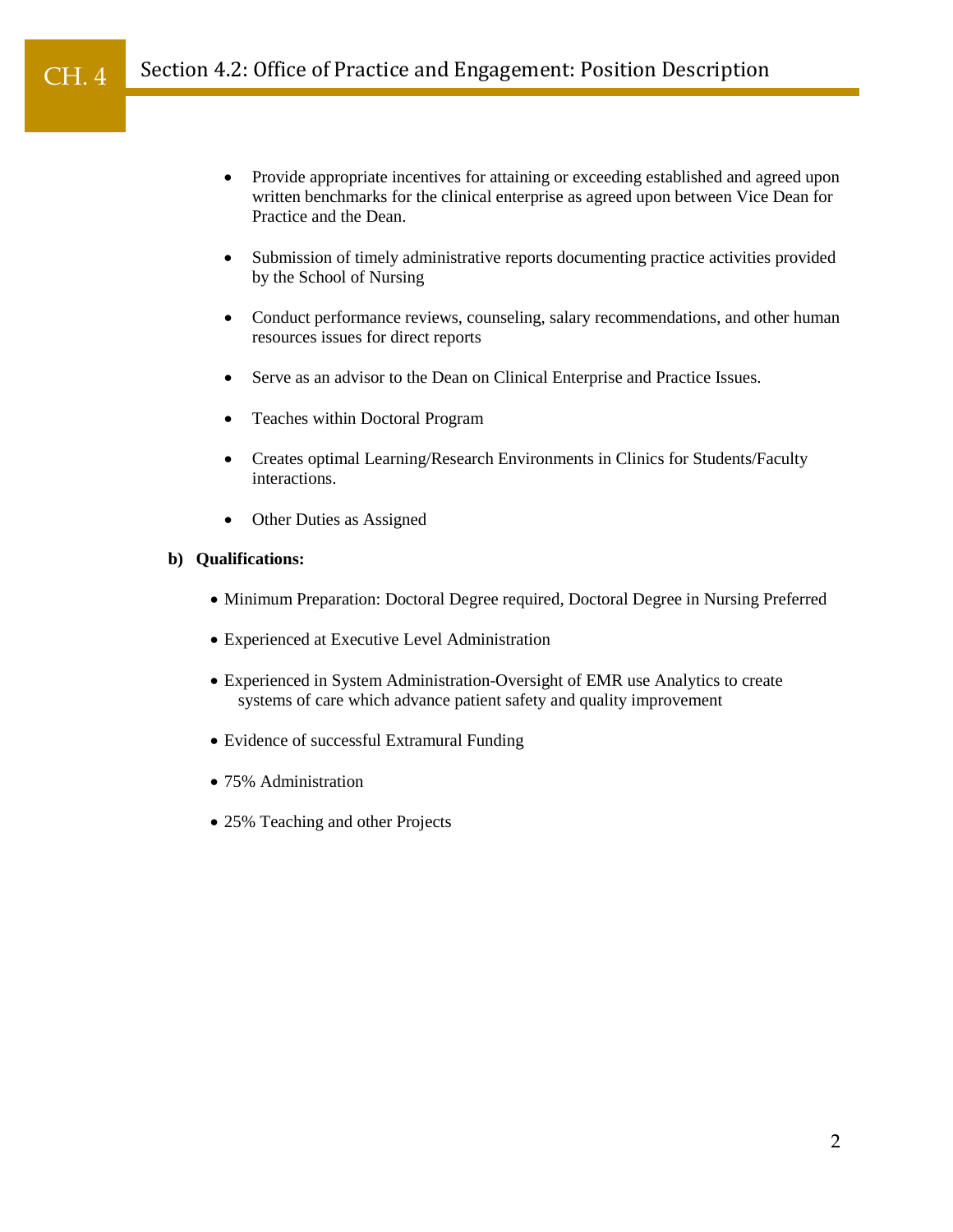**2. Clinic Director –** Under supervision of the Vice Dean of Practice and Engagement, this position will provide clinic management support to the UT Nursing Clinical Enterprise (UTNCE), which encompasses the Student Health Center, the Employee Health and Wellness Center, community partnerships and campus wellness activities. This position requires an advanced practice RN degree and national certification in family practice. The clinical manager collects, compiles, and analyzes moderately complex data and information for contractual and university reporting; oversees all quality assurance and quality improvement activities; evaluates clinical practice activities; implements evidence based practices in collaboration with MD; oversees development and implementation of policies and procedures relevant to clinical activities in both the EHWC and SHC.

#### **a) Duties:**

- Manages, plans and coordinates the day-to-day operations of clinical services as it relates to patients and staff members within a clinic setting. Develops, plans and schedules clinic work flow; implements and monitors approved policies and procedures. Provides administrative oversight and support for the delivery of patient services.
- Interviews, selects and trains employees; plans and directs their work and evaluating performance. This position reports to the Vice Dean of Practice and Engagement, and will supervise the clinical support staff (LVNs, MAs and other administrative support personnel) and the APRN faculty providers.
- Acts as liaison with patients, businesses, academic administration and faculty; and plans for space allocation and prudent resource utilization between the locations. Leads team meetings/huddles.
- Responsible for activity management in meeting patient & revenue targets, gathers & analyzes relevant activity data, manage relationship & requirements at local level, and manages practice controllable costs in line with budgets. May be responsible for traveling between locations, while providing day-to-day oversight to more than one location while maintaining physical resources for efficient, cost effective and safe environment. Performs other duties as assigned.

### **b) Qualifications:**

- Doctorate in nursing and national certification as a nurse practitioner.
- Highly professional demeanor. Provide excellent customer service.
- Must be resourceful and organized.
- Must have excellent written and oral communication skills.
- Must be EPIC trained or able to complete electronic health records (EHR) training (EPIC).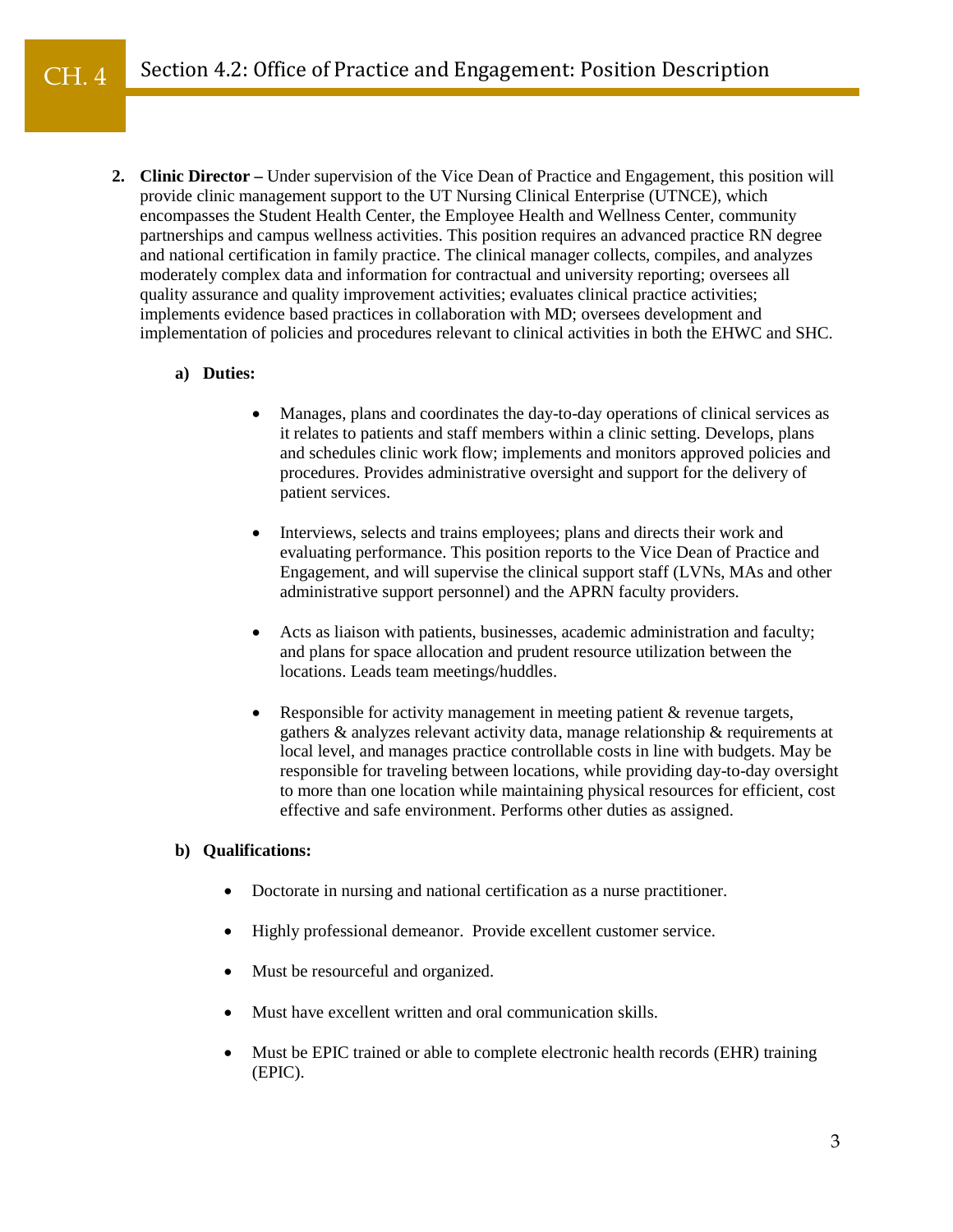3. **Budget Analyst-Intermediate-** This position reports to the Vice Dean of Practice and Engagement and reports to the Associate Dean of Finance and Administration in the School of Nursing. This individual will be the primary Budget Analyst for UT Nursing and will provide budget and financial support services for the Department of Life Long Learning. This position will also work closely with the Manager of Financial Planning in the School of Nursing Dean's Office to provide budget and financial support services for the School of Nursing. Prepares operating budgets for units or departments based on actual performance, previous budget figures, estimated revenue, expense reports and other factors.

#### a) **Duties**

- Reviews and approves expenditures of requisitioning departments to ensure conformance to budgetary limitations. Maintains records of expenses, inventories and budget balances. Prepares DSRIP reports. Bills for contract services.
- Utilizes computer to input, retrieve, or display budget information and perform variance analysis. Prepares monthly financial review reports and reviews these reports with the Associate Dean of Finance.
- Analyzes compares and evaluates various courses of action to manage and monitor operating budgets. Under the guidance of the Manager of Financial Planning, make adjustments and decisions to correct and improve financial operations.

## **b) Qualifications:**

- Bachelor's degree with three (3) years of professional experience. Knows and applies the fundamental concepts, practices and procedures of particular field of specialization.
- Proficient is the use of MS Excel and MS Word. Knowledgeable in University type purchasing compliance, policy, and procedures. Ability to work in matrix reporting and responsibility financial environment. Use of PeopleSoft and Hyperion or similar type financial systems. Critical Thinking Skills.